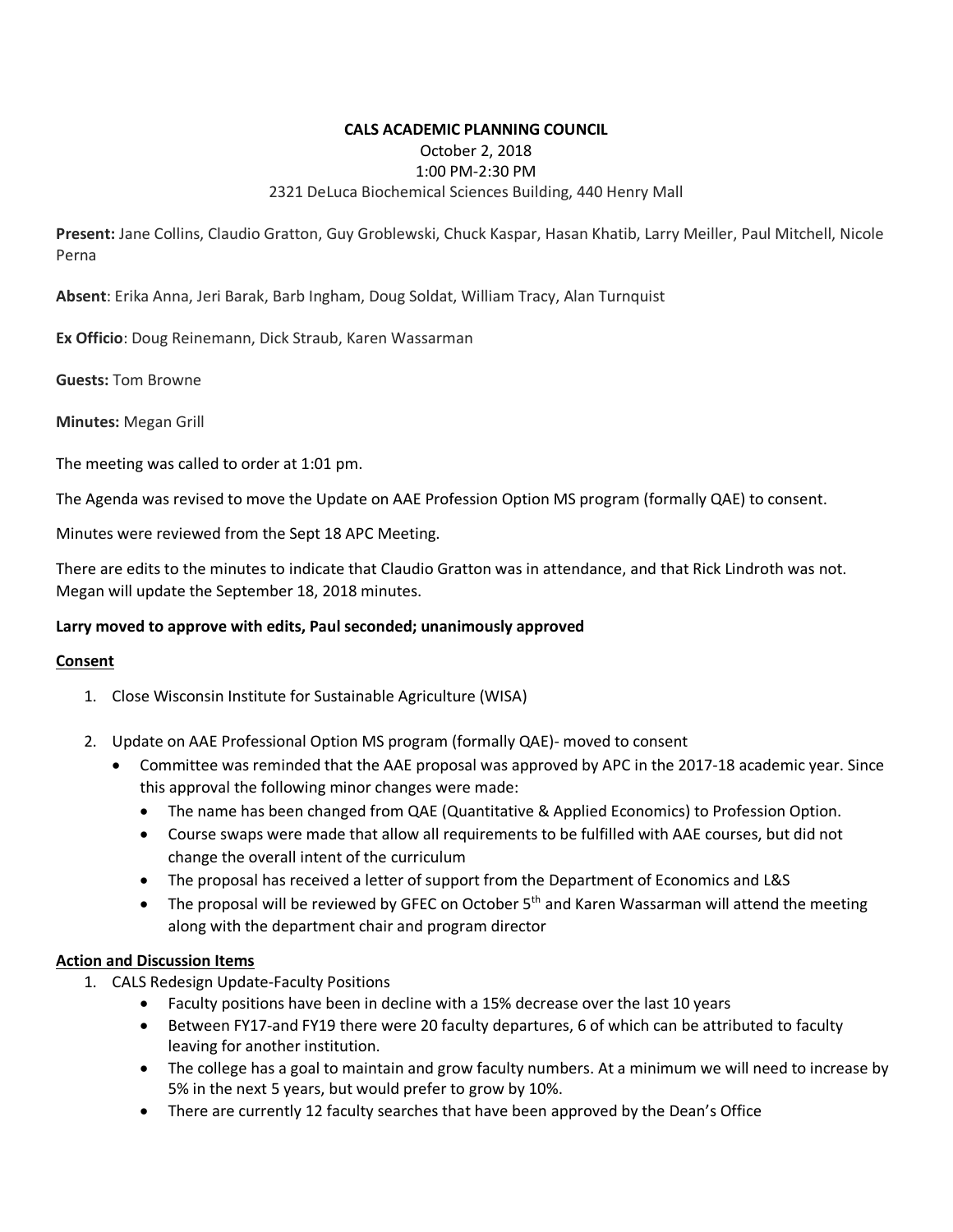- There were 9 faculty hires in the previous year within the Departments of AAE, Biochemistry, C&E Soc, Dairy Science, Forest and Wildlife Ecology, LSC, and Soil Science.
- There may also be at least one if not two additional CALS faculty hires as part of a cluster hire in Metastructures of Viral Infection, which is shared with other colleges.
- The Provost's Target of Opportunity program is another mechanism for hiring faculty without a search, and is designed to bring underrepresented faculty to campus.
	- Campus resources available to support this initiative have grown in order to further incentivize these hires. Pre-tenure faculty salaries will be covered for 6 years, and then shared. Senior faculty salaries will be covered for 5 years, and then shared.
	- Hires based on underrepresented gender may qualify for this initiative, and departments will be asked to supply demographic information along with the request.
	- Dick is the contact for any questions related to the Target of Opportunity Hires.
- APC will no longer hear faculty hiring requests. Instead, the Dean's office will issue two calls for hiring, with the next call due at the end of December to align with 5 year plans.
	- The form to request faculty hires already went out as well as the form to request short term bridge or back-fill funding.
	- APC members commented that the process has been straightforward, but the challenge is in accruing enough start-up funds to be competitive.
	- APC members also think that this process has led to more conversations across departments that have a joint interest in a hire.
	- The first round of approved hires had a lot of qualifiers and the college won't be able to approve the same number of hires for every future call.
	- Departments are encouraged to take advantage of outside opportunities for hires, and work together to best leverage resources.
- 2. Implicit Bias Training Proposal
	- Guest Tom Browne, Assistant Dean in CALS Academic Affairs, attended to represent the CALS Equity and Diversity Committee as a co-chair.
	- The Equity and Diversity Committee was created 3 years ago and has developed some action items and goals that they have been working on implementing.
		- The first initiative to be implemented is a lunch and learn series, which has been successful and will be continued.
		- Last year, the committee asked each department to identify a diversity representative, and to choose an area in which this representative's focus will be most impactful.
		- This year, the committee is working on developing a recommendation for requiring Implicit Bias Training conducted through WISELI
			- The College of Engineering has adopted this training requirement and has received positive feedback.
			- APC members shared their experience with this training and similar trainings. The general consensus is that these trainings are valuable and eye-opening.
			- WISELI may have capacity to administer the training for all CALS departments over a three-year period.
			- Questions about how to handle a cycle for requiring the training and how to handle training for new hires are still being discussed.
			- The Equity and Diversity Committee will prepare a specific recommendation for implementation to bring back for APC consideration at a later date.